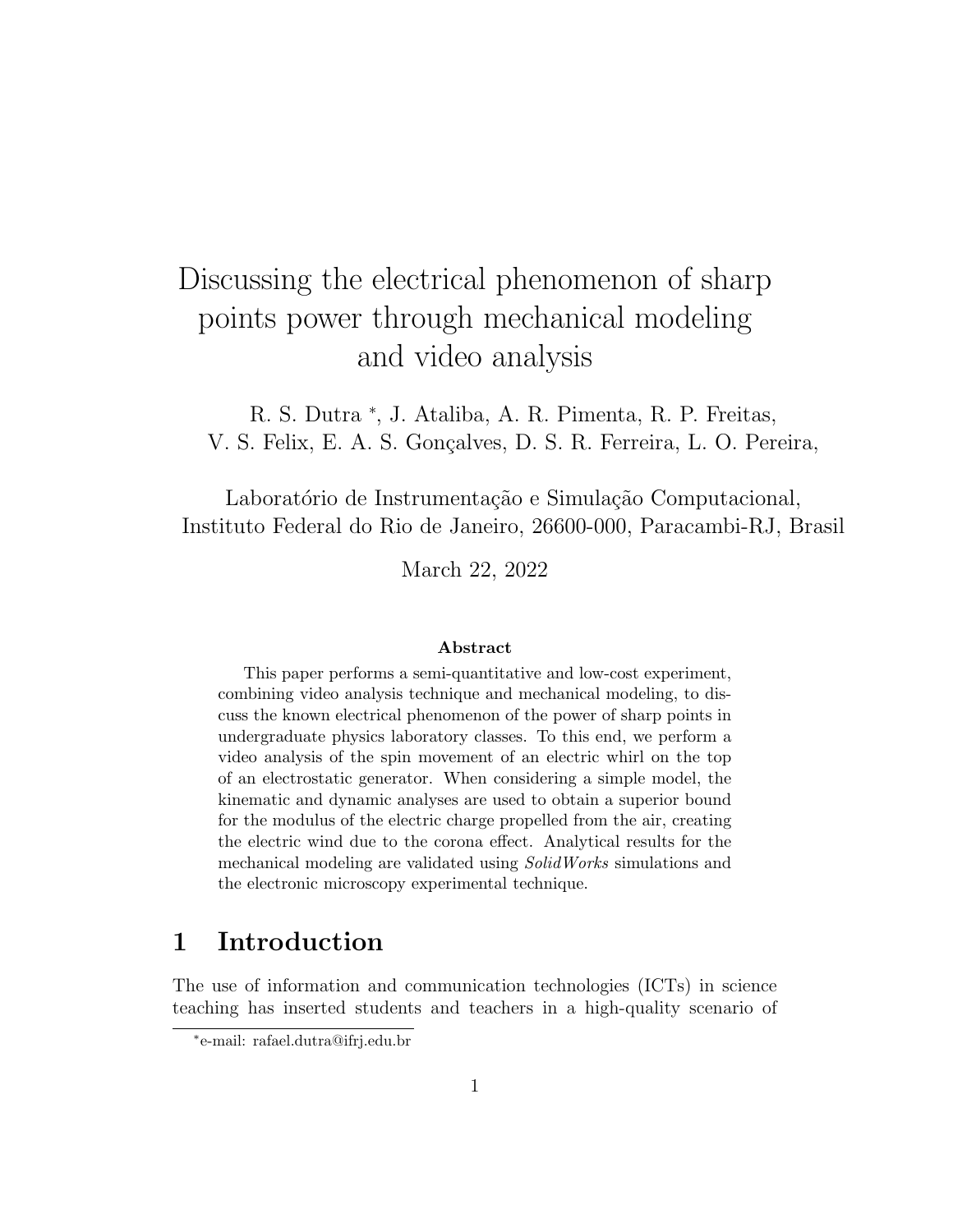teaching and learning process [1, 2]. In this way, ICTs can motivate and inspire students through activities that promote cooperation between colleagues in a class. An active learning process involving the solution of concrete problems, when used joint, for example, with a contemporary educational approach based on Science, Technology, Engineering, Arts and Mathematics (STEAM) [3, 4, 5]. In particular, applications of ICTs in physics teaching currently involve two essential fronts, the use of simulations using computers and electronic devices, like smartphones, tablets, and Arduino, together with experiments to discuss important physical concepts [6, 7, 8]. Computers and software make physics classes richer, discussing ideas using simulations on the screen computer, like a computational experiment. From the evaluative educational process point of view, the use of simulations has also been used to evaluate the performance of the learning process of students [9, 11]. In the last ten years, with the crescent use of smartphones, the video analysis technique has been a powerful tool the physics education community uses to promote more attractive physics activities at schools and universities. Visualization and discussion of the physics aspects never seen before at the laboratory of basic physics classes, in a simple way, and, also, when used jointly with low-cost materials [10, 12, 13]. The video analysis technique has the power to increase the number of the experimental points over a given experimental realization in a simple way, allowing the study of several movements in one, two, or three dimensions. The use of mathematical modeling allows to quantify instantaneous kinematics and dynamics quantities [14, 15, 16, 17].

In this paper, we present a simple low-cost experiment, which combines mechanical modeling and video analysis techniques by using the free software Tracker<sup>1</sup>. We discuss in a semi-quantitative way the well-known electric phenomenon discussed during introductory physics courses, namely power of sharp points, present in metallic materials [18]. The experiment consists of recording the spin motion of an electric whirl [19], coupled on the top of an electrostatic generator, using a simple smartphone camera. The movement is induced by the charges accumulated at the sharp points of the metallic arms. The large electric fields created around the sharp points, which are bigger than air dielectric strength, propel the electrons attached in the air, making a small local flux of the electrons at the same time (electric wind) through the corona effect [20]. Due to Newton's third law, the electric wind

<sup>1</sup>https://physlets.org/tracker/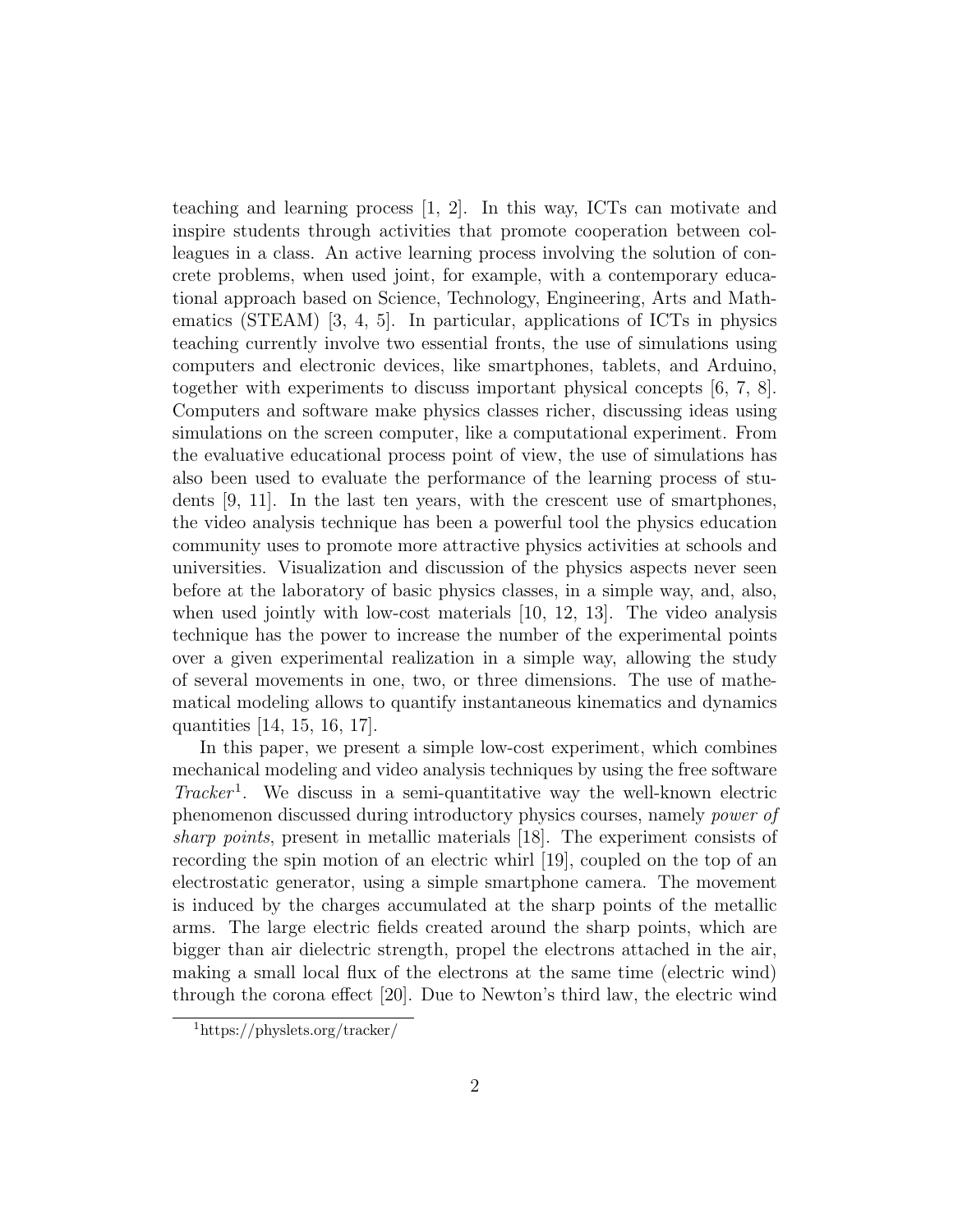reacts exercising a force into the sharp points, generating a torque around the center of mass of the electric whirl as depicted in figure  $1(d)$ . Using video analysis, we track the circular motion of the sharp point to obtain the angular acceleration by kinematic analyses. Finally, we use a simple model to estimate a superior bound value for the charge propelled from the air due to the large electric field created around sharp points. Through the connection between kinematic and dynamic analysis, we first show how to model the inertia moment of the electric whirl in terms of its mass and lengths. During the procedures, SolidWorks simulations and the electronic microscopy experimental technique, not available in most classroom setting, are just used to validate our findings, not being necessary to use them.

Section 2 presents the methodology that allows connecting kinematic and dynamic of the spin motion using video analysis. After, in section 3, we show how to model the inertia moment of the electric whirl, which is important to describe the system's dynamic, separating it in terms of known geometric solids. In section 4 the results are presented, discussed, and finalized the conclusions in section 5.

#### 2 Methodology

We have used a smartphone with a frame rate of  $30fps$ , to record the movement of an electric whirl placed on the top of an electrostatic generator, as depicted in figure 1(c). This motion is induced by the electric force  $F_e$ , represented by the red arrows at figure 1(d), into electric charges concentrated on the sharp points of whirl arms. The electric forces due to the electric wind acting on each one of the sharp points generate a resultant torque  $\tau$  on the electric whirl, and consequently a rotational movement around its center of mass. We apply the video analysis technique to study the kinematic associated with the circular trajectory followed by the sharp points, using the free software *Tracker*. The figure  $1(d)$  shows a periodic behavior for the graphics associated with the cartesian coordinates  $x(t)$  and  $y(t)$  of a given sharp point as a function of time, due to the projection of the circular motion along xy plane in terms of cosine and sine functions. The period of the circular movement decay over time, as expressed in terms of reducing the distance between two maxima or minima of the graphics, as a function of time. This behavior is a consequence of the angular acceleration  $\alpha$  that arises due to the torque exercised by the electric wind, resulting in a growing angular velocity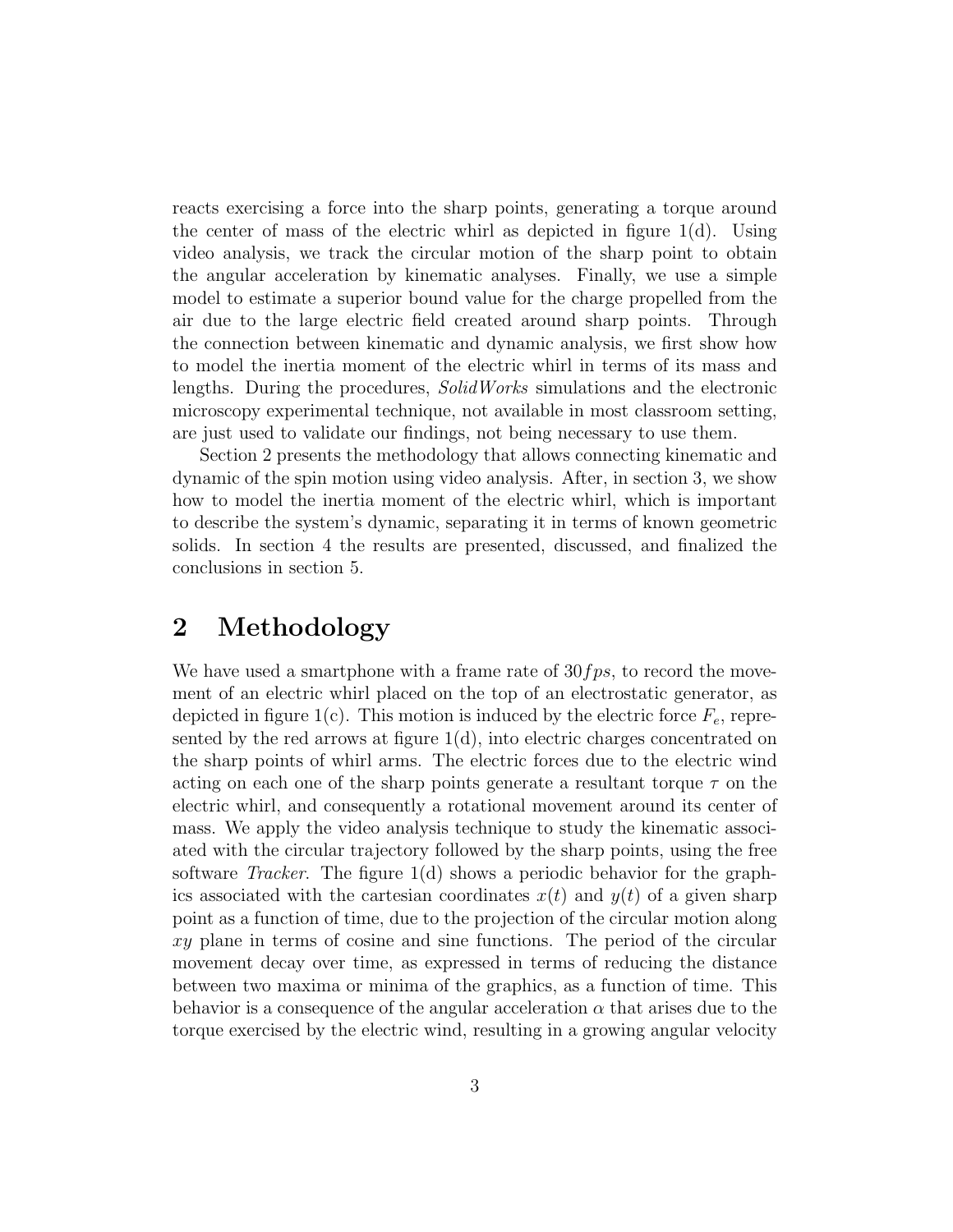$\omega(t)$  and a consequent reduction of the period T as a function of the number of turns *n*, such that,  $2\pi n = \int_0^{nT} \omega(t) dt$ . We can exemplify considering a motion with an angular acceleration constant, such that  $\omega = \omega_0 + \alpha t$ , and the period of the circular motion as a function of the number of turns  $n$  is given  $T_n = 2\sqrt{\pi/\alpha n}$ . The electric whirl initially in rest  $\omega_0 = 0$  is considered, and in this case, the period is inversely proportional to the square root of the number of turns. From the kinematic analysis, it is possible to obtain the angular acceleration, and, consequently, the electric force acting on each one of the four sharp points, by applying Newton's second law for the dynamic of rotation to the electric whirl  $\tau = I_z \alpha$ , considering it as a rigid body:

$$
4F_e(L+a) = I_z \alpha, \tag{1}
$$

being  $I<sub>z</sub>$  the inertia moment in relation to the rotational axis, defined along the z direction, and L the major length of the arm as depicted at figure  $1(b)$ and a the radius cavity of the core as shown at figures  $3(a)$  and (b). To obtain the electric force, in the next section, the modeling of the inertia moment  $I_z$ of the electric whirl will be considered in terms of its mass, geometric lengths, and material properties, validating it via computational simulation using the SolidWorks software.

#### 3 Inertia moment modeling

In order to construct an analytical model describing the inertia moment of an electric whirl (depicted in figure  $1(a)$ ) around its rotation axis, the arms from the core have been separated, as shown in figure 1(b), and using a balance to find  $m_{arm} = 0.9 g$  and  $m_c = 3.1 g$ , respectively, for the mass of each arm and core. The metallic core geometry modeling via *SolidWorks*, with all details, nonuniform and lateral cavities, and lengths, are shown in figure 2. The core scheme shown in figure 3(a) have been modeled, analytically, separating it into three simple homogeneous and regular geometric solids: two cylinders,  $\Phi$  and  $\Phi$ , and a truncated cone  $\Phi$ . The core also has an inside cylindrical cavity with radius  $a = 0.24 \, \text{cm}$ , neglecting the lateral and nonuniform cavities. Therefore, the analytical modeling for the metallic core, represented in figure 3(a), is an approximation of the geometry shown in figure 2.

The rest of the geometrical lengths shown in figure 1(a) are summarized at the caption of figure  $3(a)$ . Aiming to calculate the inertia moment of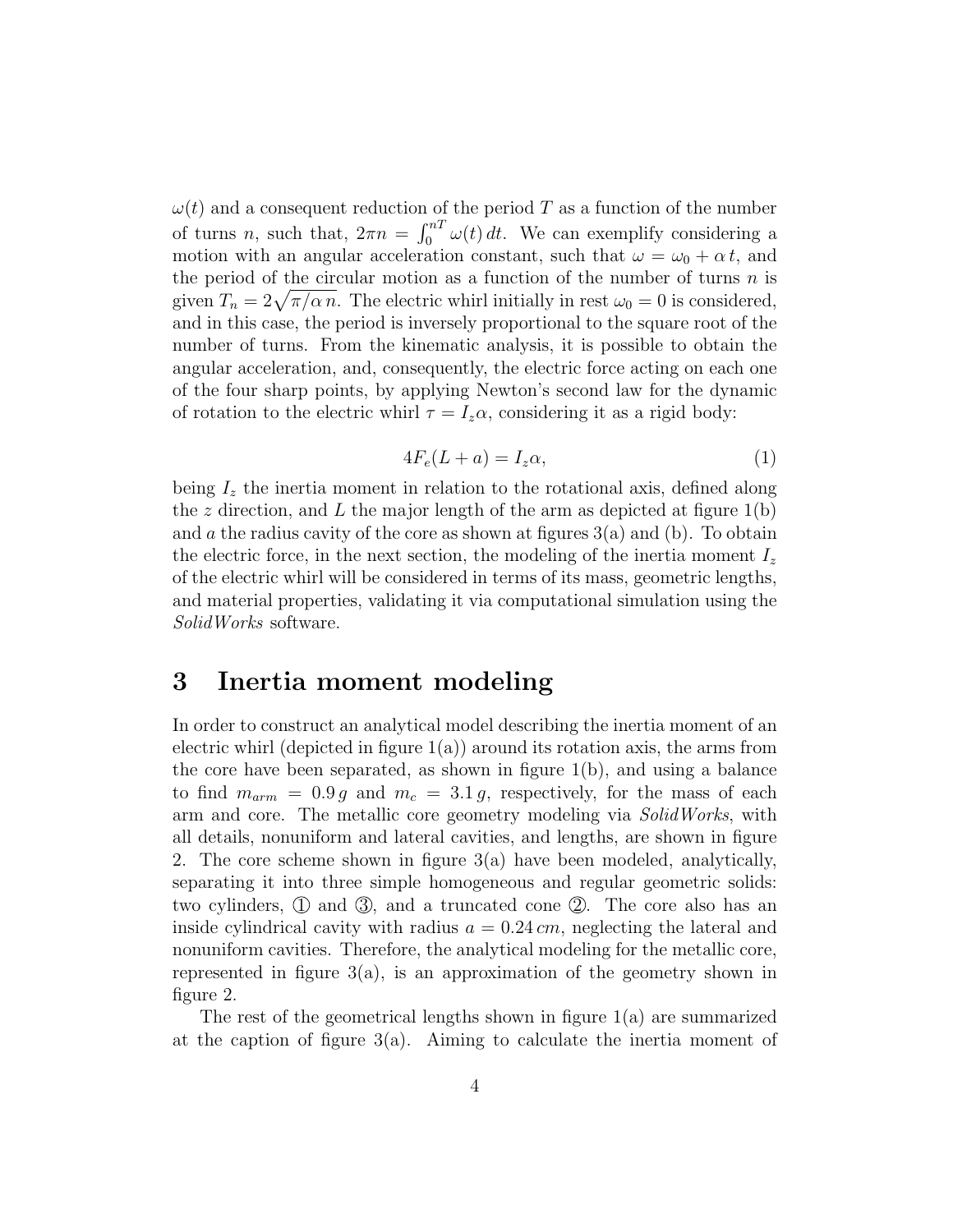



Figure 1: Experimental apparatus. (a) Electric whirl fabricated by brazilian company Azeheb of instruments for physics didactic laboratories. (b) Electric whirl separated in its different metallic parts:  $\text{core} + 4 \text{ arms.}$  (c) Smartphone recording the rotation movement of electric whirl on the top of the electrostatic generator. (d) Video analysis process result using the Tracker software.

the core in relation to the rotation axis, we apply the respective formulas, summarized in table 1, for each one of the geometries  $(1, 2)$ , and  $(3)$ . The superposition principle has been applied to find the inertia moment of the core. The inertia moment of each one of three parts was superposed, and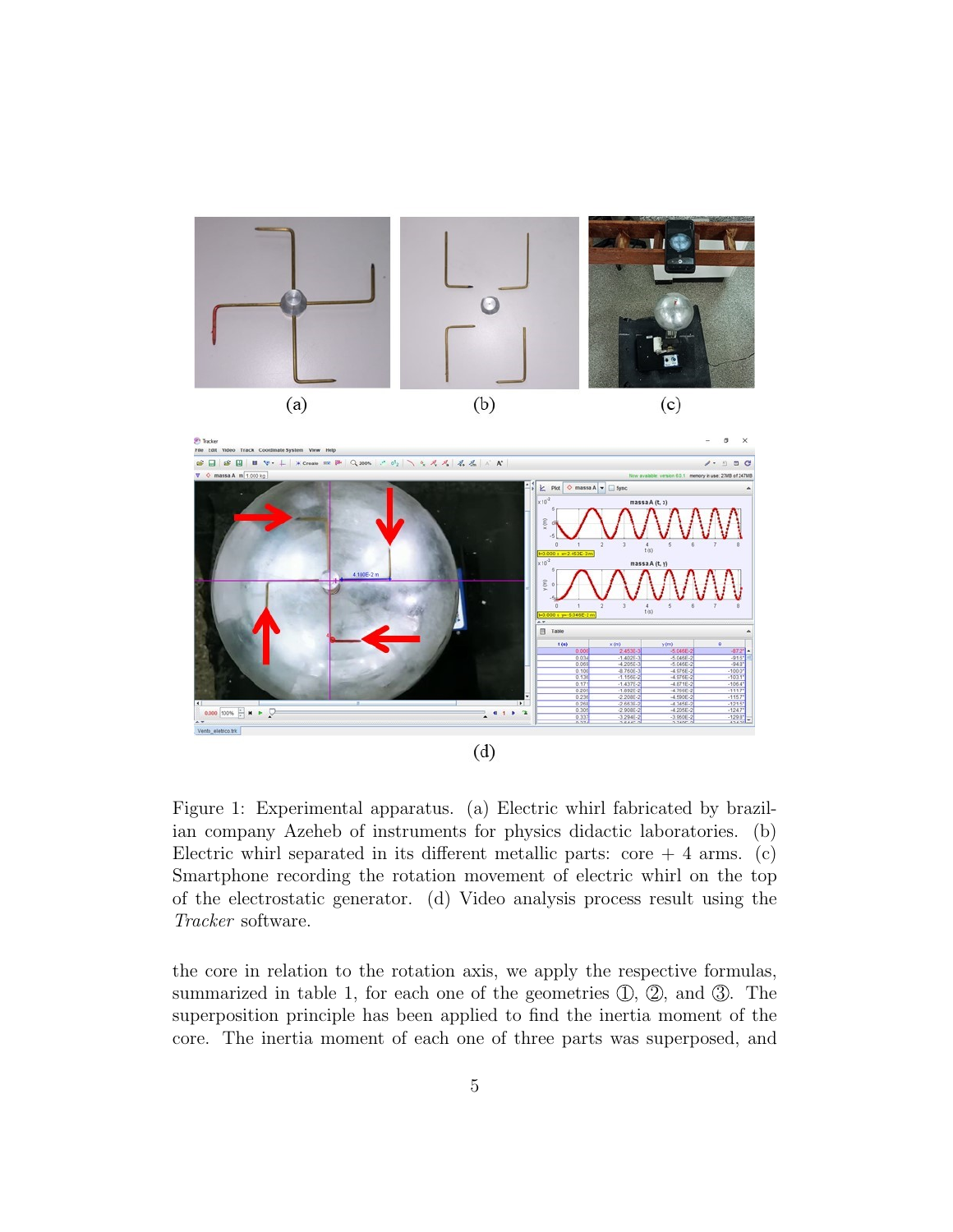

Figure 2: Modelling the metallic core geometry using the *SolidWorks* software.

subtracted the inertia moment of a cylinder of radius  $a$ , using formulas shown in table 1, to describe the effect of the cavity inside the core. The inertia moment associated with a truncated cone has been obtained using the inertia moment formula to a complete cone and, again, applying the superposition principle, considering the truncated cone as a part of a given cone. Therefore, the core's inertia moment, in terms of its mass and geometric parameters, can be modeled analytically by the following formula:

$$
I_{z,c} = \underbrace{\frac{\pi \rho_c}{2} (r^4 - a^4) h}_{\textcircled{1}}
$$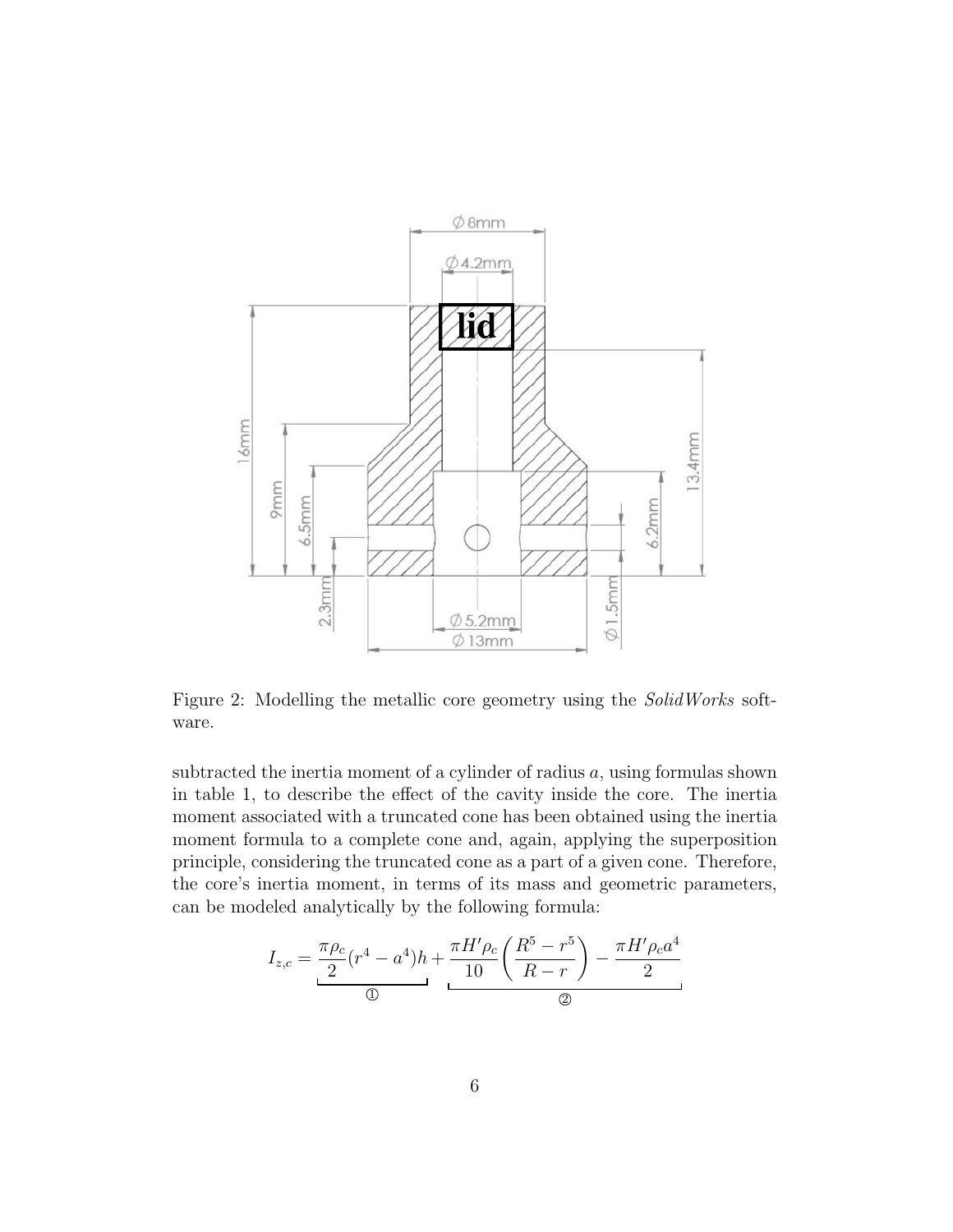| Inertia moment |                           |
|----------------|---------------------------|
| cylinder       | $\pi \rho \ell R^4$       |
| cone           | $\pi \rho \ell \tilde{R}$ |

Table 1: Inertia moment formulas for homogeneous cylinder and cone of density  $\rho$ , with height  $\ell$  and radius R [21].

$$
+\frac{\pi \rho_c}{2} (R^4 - a^4) H + \frac{\pi \rho_c}{2} a^4 h',
$$
\n<sup>(2)</sup>

with

$$
\rho_c = \frac{3m_c(R-r)}{\pi H'[R^3 - r^3 - 3(R-r)a^2] + 3\pi (R-r)[(r^2 - a^2)h + (R^2 - a^2)H] + 3(R-r)\pi a^2 h'}(3)
$$

being the specific mass of the core. The thickness of lid that closes the top of the metallic core, with radius  $a = 0.24$  cm, not specified in figure 3(a), is given by  $h' = 16-13.4 = 0.26$  cm, according to figure 2, taken into account in the inertia moment of the core. On the equation 2 we specify the contribution to the inertia moment of the core due each one of the parts  $(1, 2, 3)$ , and lid, discounting the contribution of internal cavity.

To calculate the inertia moment of the arms, we separate them into two parts, where each one have been treated in terms of a constant linear density of mass, neglecting its thickness. The first one has length  $L$ , parallel to the  $x$ axis with the left extremity of a distance a from the z rotation axis, as shown in figure 3(b), and the other is located along y axis with length l. Considering the arms homogeneous, where consequently the mass of each part is proportional to its lengths, and applying definition  $I_z = \int r^2 dm$ , being r the distance between a given mass element  $dm$  in relation to the rotation axis, we obtain the following expression modeling the resultant inertia moment due to the four arms that compose the electric whirl

$$
I_{z,arms} = \frac{4}{3} \frac{m_{arm}}{L+l} [L^3 + l^3 - a^3 + 3l(L+l)^2],\tag{4}
$$

and therefore, the inertia moment of the electric whirl is given  $I_{z,e} = I_{z,c} +$  $I_{z,arms}$ . The values of the arm lengths L and l are summarized in the caption of figure 3(b). To validate the analytical model, we simulate the inertia moment of the electric whirl computationally by using the *SolidWorks* software,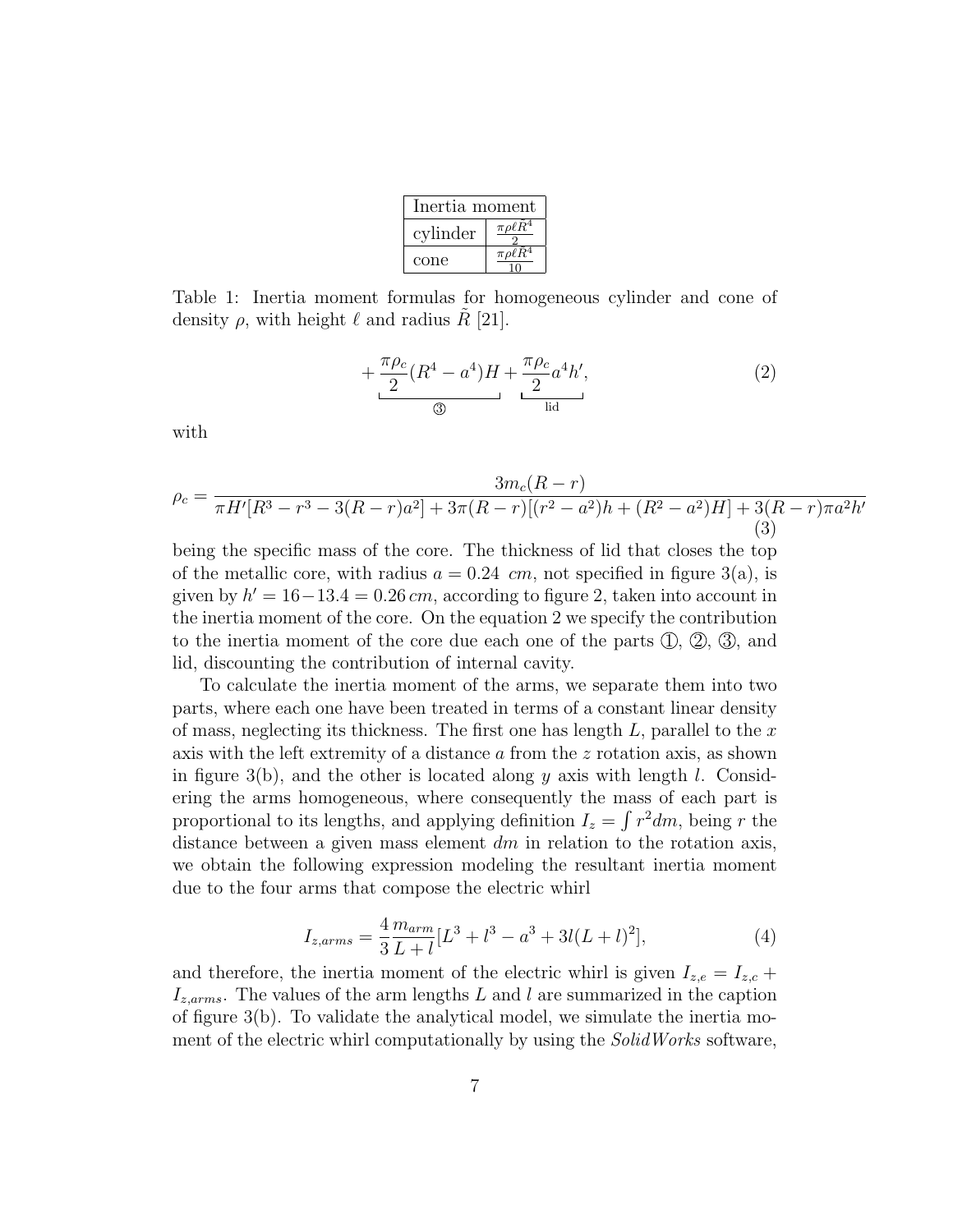as shown in figure  $3(c)$ . In this case, the input parameters are the geometric lengths of the system and the specific masses of the materials that compose the electric whirl. Visually the core and the arms are composed of different materials, and they have been characterized using an energy dispersive spectroscopy (EDS) detector attached to scanning electron microscopes (SEM), as will be discussed in the next section.

#### 4 Results and discussion

The result obtained for the fitting of the sharp point angular position  $\theta$  as a function of time t, using the parabolic model  $\theta = At^2 + Bt + C$  (figure 4(a)), indicates that the torque produced by the electric forces acting on each one of the arms, have a constant behavior along the time and therefore the electric whirl performs a rotation motion, at a clockwise sense, with a constant angular acceleration  $\alpha = 2A = -0.736 \pm 0.002 \, rad/s^2$ , with  $A =$  $-0.368 \pm 0.001 \, rad/s^2, \omega_0 = B = -2.64 \pm 0.01 \, rad/s \, (initial angular \, velocity)$ and  $\theta_0 = C = -1.20 \pm 0.02 \text{ rad}$  (initial angular position), obtained by the fitting.

Substituting the numerical values for masses and lengths into equations 2 and 4, we obtain, by analytical modeling, the value  $I_{z,e} = 37.53 g.cm^2$  for the inertia moment of the electric whirl. To validate the analytical result for the inertia moment, we have used  $\textit{SolidWorks}$  as shown in figure 4(d). In this case, the characteristic lengths of the specific masses of the materials that compose each part of the system (arms and core) must be considered input parameters. Energy dispersive spectroscopy technique [22] has been used to characterize the materials of the arms and core. The spectra outputs obtained, as shown at figures 4(b) and 4(c), give the composition of brass alloy [23], for the arm, with 33% of  $Zn$  and 66% of  $Cu$ , and 100% of Al for the core. The specific masses associated to the last characterization,  $\rho_{all} = 8.55 g/cm^3$  (brass alloy) and  $\rho_{Al} = 2.7 g/cm^3$  (aluminum), respectively the materials of the arms and core, have been used as input parameters in computational simulations. The inertia moment calculated agrees analytically with the the result obtained from the SolidWorks modelling,  $I_{z,s} = 39.55 g.cm^2$ , as highlighted in figure 4(d), with a relative percentual error of  $(39.55 - 37.53) \times 100\%/39.55 \approx 5\%$ , validating the analytical result. The most significant contribution to the inertia moment of the electric whirl comes from the arms, being  $I_{z,arms} = 36.9 g.cm^2$ . Therefore the under-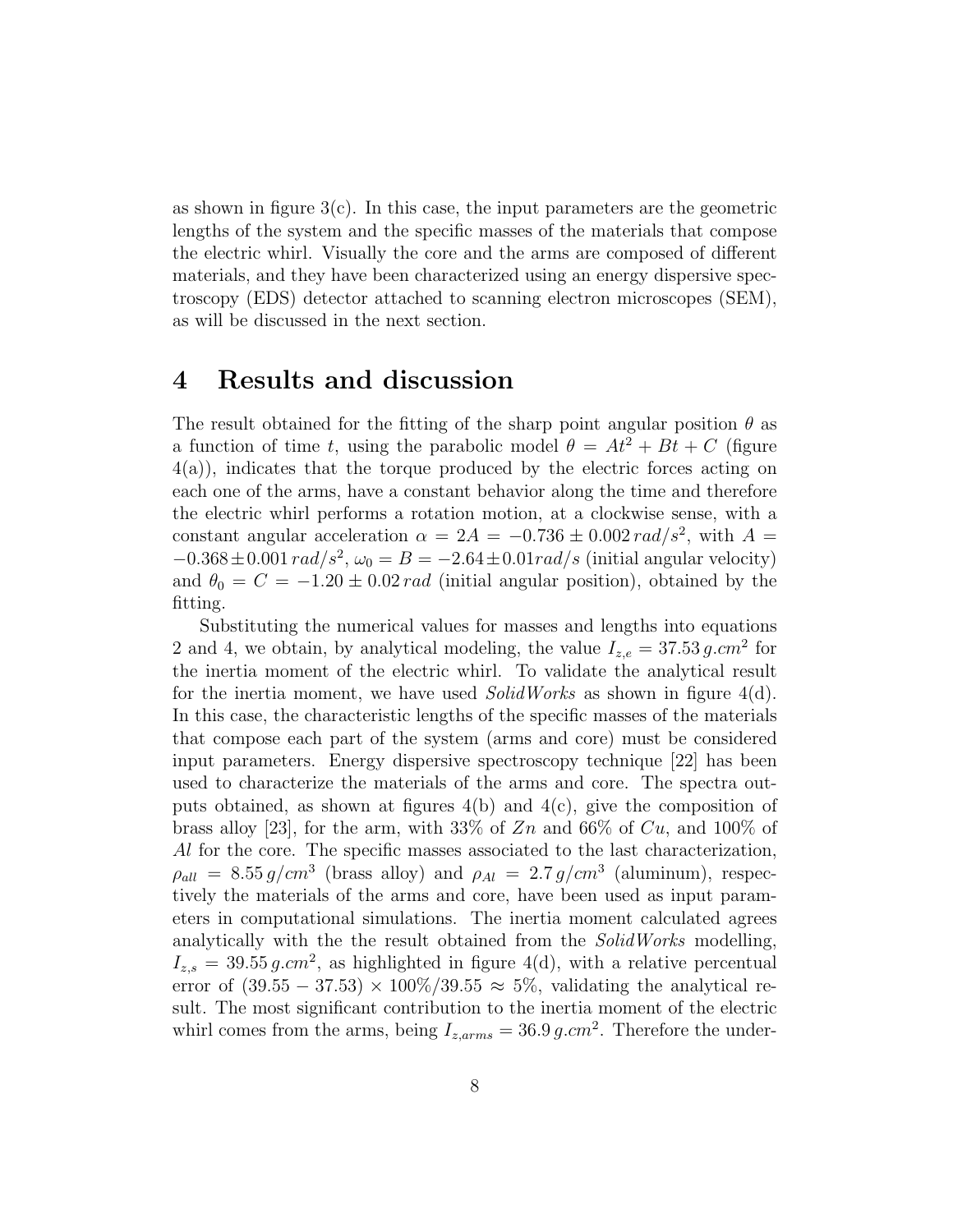

Figure 3: Modelling the geometry of the electric whirl. (a) Core modelled in terms of truncated cone between two cylinders, with lengths given by  $H = 0.65$  cm,  $H' = 0.25$  cm,  $h = 0.7$  cm,  $r = 0.4$  cm,  $a = 0.26$  cm and  $R =$ 0.65 cm. (b) Arms with lengths  $L = 4$  cm and  $l = 2.1$  cm. (c) SolidWorks simulation.

estimated analytical value found (5% smaller than the one found by using SolidWorks), can be addressed to the way how the inertia moment of arms has been modeled in equation 4, i.e., in terms of a linear density of mass rather than a volume density, neglecting its thickness along the length. The same agreement, between analytical and experimental results, has been found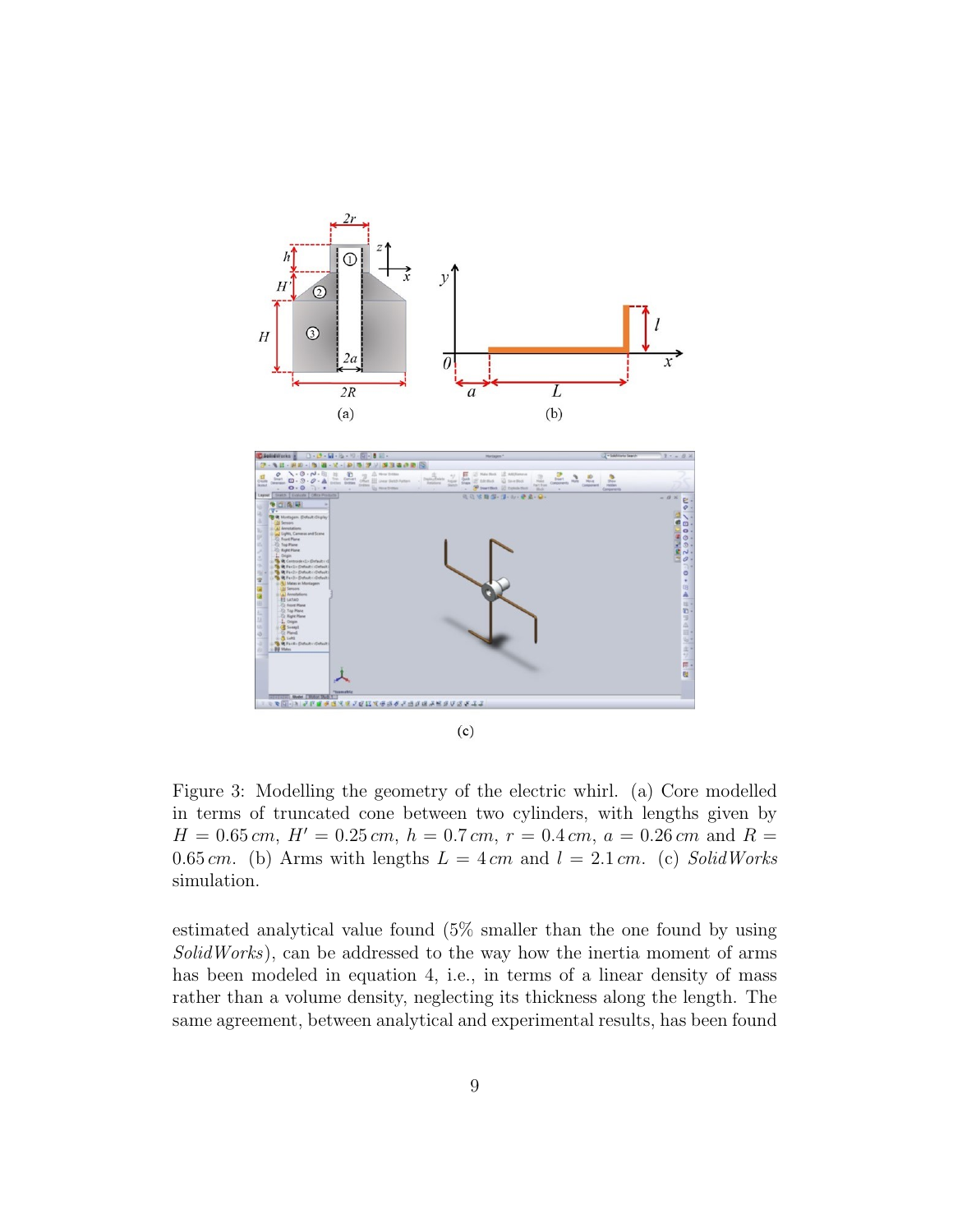for the specific mass of the core  $\rho_c = 2.69 g/cm^3$ , obtained from equation 3. This result fully agrees with the input parameter  $(\rho_{Al} = 2.7 g/cm^3)$  used to perform the simulations, which was obtained through the experimental procedure of the electronic microscopy.

In the end, the force due to electric wind acting on each sharp point of the whirl arms has been estimated, neglecting the friction forces acting on the system. By the substitution of the modulus of the angular acceleration  $\alpha = 0.74 \, rad/s^2$  (obtained from video analysis process) and the analytical result for inertia moment  $I_{z,e} = 37.53 g.cm^2$ , into equation 1, we obtain  $F_e = 1.6 \times 10^{-5} N$ . We use the last value obtained to estimate a superior bound for the modulus of the electric charge  $q$  on each instant of time. This charge is propelled from the air due to the large electric field created by each of the four electrically charged sharp points of the arms, considering a simple approach in which electric charges are continuously propelled from the air. The modulus of the electric field generated by each charged sharp point must be bigger than the dielectric strength of the air to create the corona effect, that is,  $E > 3 \times 10^6$  V/m [18]. By knowing that the electric force that acts on electrons attached in air molecules is given by  $F_e = qE$ , we estimate the experimental interval  $0 < q_{exp} < 5.4 pC$  for the resultant electric charge modulus propelled instantaneously from the air around a given sharp point.

To support the experimental interval found, we model the sharp point as a simple small spherical conductor of estimated radius  $\tilde{r} \approx 0.1 \, \text{mm}$ , with electric field modulus on it surface given by

$$
E = \frac{q}{4\pi\epsilon_0 \tilde{r}^2},\tag{5}
$$

and  $\epsilon_0 = 8.85 \times 10^{-12} C^2 / N.m^2$  the vacuum electric permittivity. Imposing again the limit  $E > 3 \times 10^6 V/m$ , for the electric field generated near sharp point, we obtain  $q_{theory} > 3.3 pC$  for the lower bound of theoretical charge induced, that agrees with experimental interval found.

#### 5 Conclusions

In this paper, we bring a semi-quantitative low-cost experiment, combining video analysis and mathematical modeling, to discuss the electrical phenomenon of the power of sharp points directed to the undergraduate classes. We developed an analytical model which shows a possibility to describe the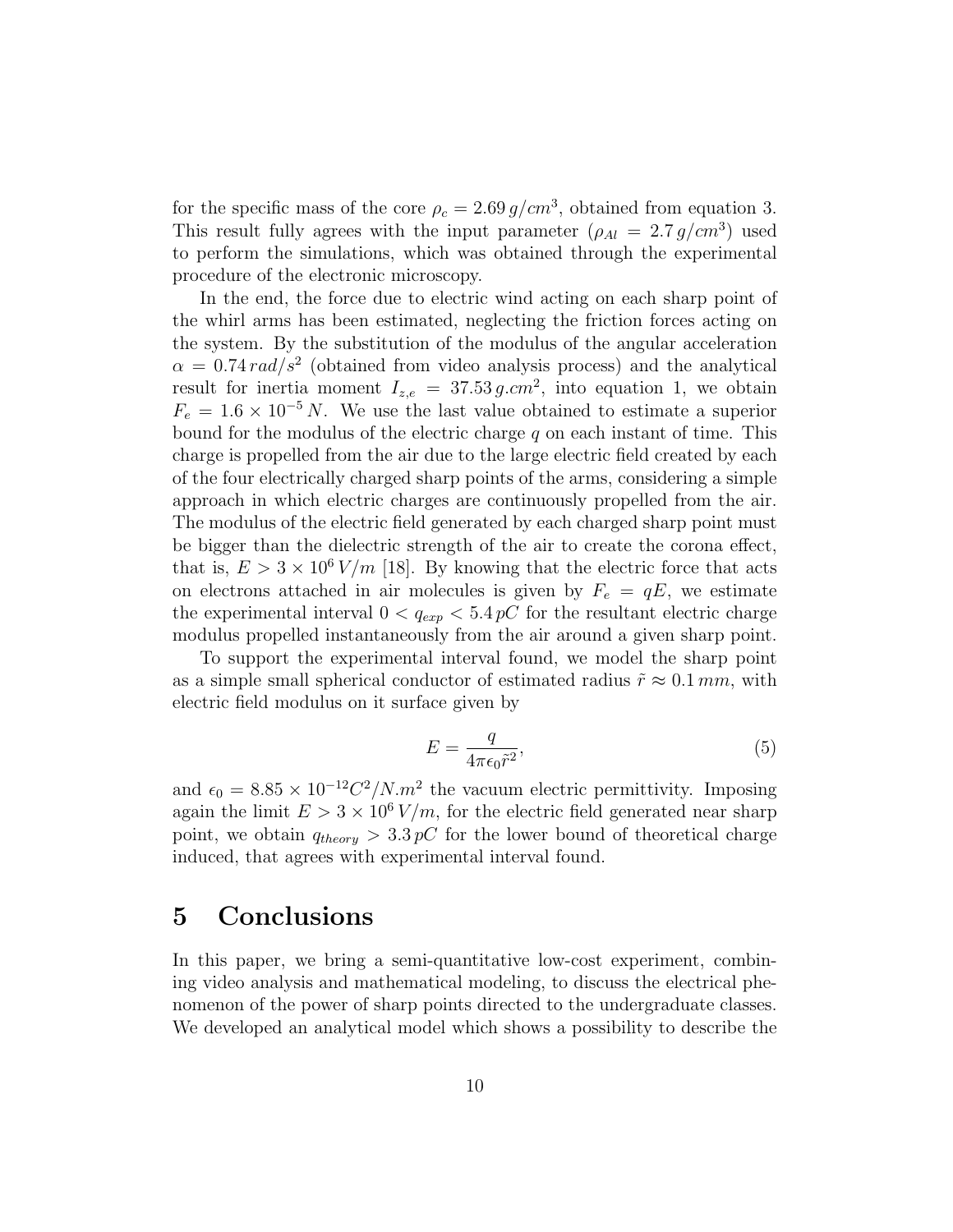

Figure 4: Output results. (a) *Tracker* fitting process of the sharp point angular position  $\theta$  as a function of time t. (b) and (c) Spectra obtained, respectively, from the arm and core analysis using electronic microscopy technique. (d) SolidWorks output.

inertia moment of an electric whirl in terms of known and simple regular geometric solids. The model has been validated by SolidWorks simulations and, experimentally, using electronic microscopy, obtaining small relative percentual errors concerning the expected quantities. In the end, combining kinematics, video analysis, and rotation dynamic, we estimate a superior bound for the modulus of the electric charge propelled from the air on each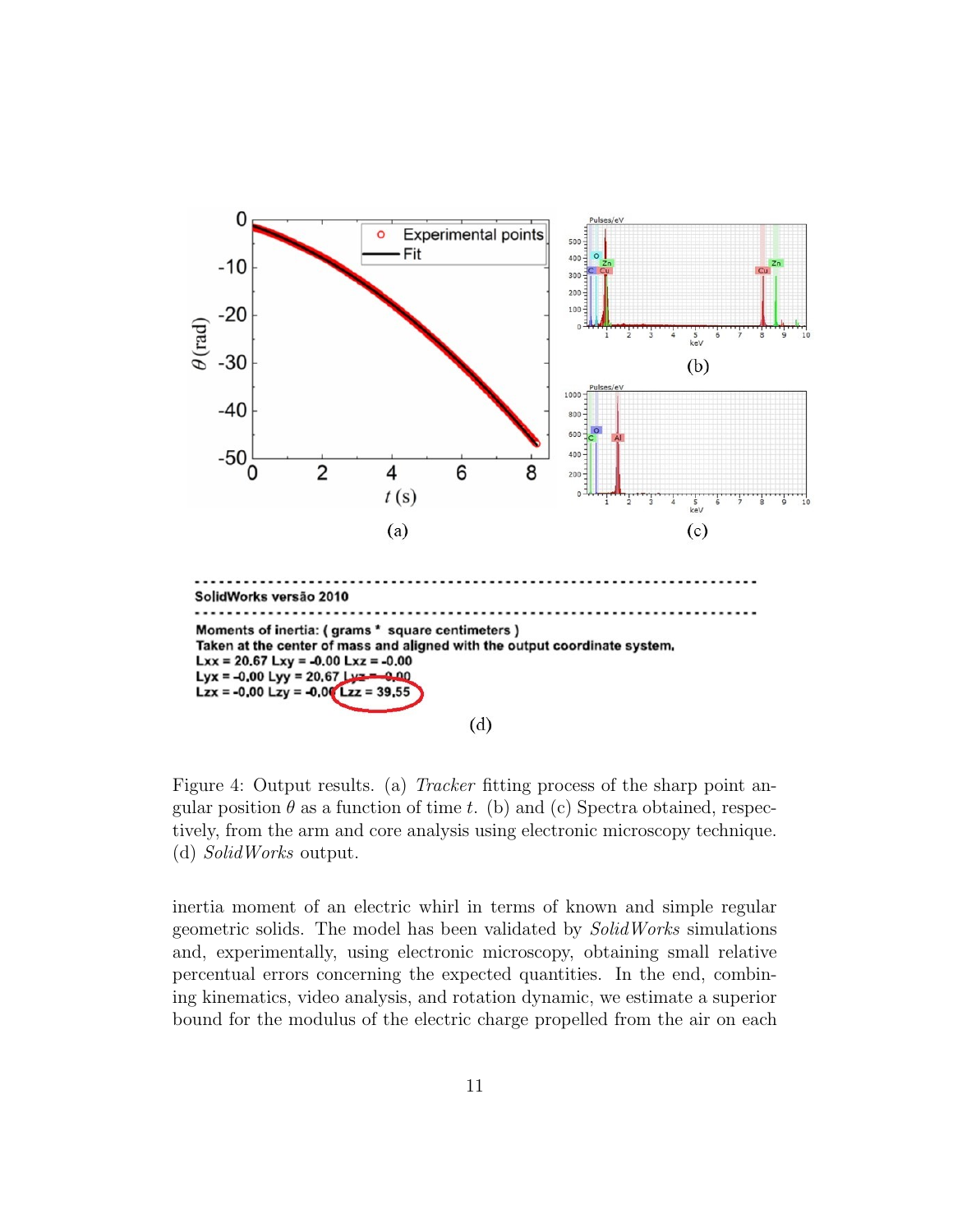instant of time, considering a simple model in which the charges are continuously emitted. This paper exposes the importance of discussing in classes how physical modeling is thought, developed, and tested using experiments and numerical simulations, also allowing the students to think about the limitations and validity of physical theories.

### References

- [1] J. Lavonen, K. Juuti, M. Aksela and V. Meisalo,"A professional development project for improving the use of information and communication technologies in science teaching," Technology, pedagogy and education,  $15(2)$ , 159-174, (2006).
- [2] A. M. Suduc, M. Bˆızoi, G. Gorghiu and L. M. Gorghiu, "Information and communication technologies in science education," Procedia-Social and Behavioral Sciences, 15, 1076-1080, (2011).
- [3] K. Santi, S. M. Sholeh, F. Alatas, H. Rahmayanti, I. Z. Ichsan and M. M. Rahman, "STEAM in environment and science education: Analysis and bibliometric mapping of the research literature (2013-2020)," Journal of Physics: Conference Series, 012097, (2021).
- [4] N. Soroko and L. Mykhailenko, "Teachers' digital competence development as an important factor for the creation and support of the STEAMbased educational environment," Studies in comparative education, (2), 47-58, (2019).
- [5] S. S. Lee, "Research on The Developmental Aspects of The Steam Education Program Development in Korea," Journal of Engineering Education Transformations,  $34(2)$ ,  $33-44$ ,  $(2020)$ .
- [6] C. Kexel, M. Mälzer and J. Moll, "Connecting physics to ICT: demonstrating a 'Data Drawbridge'by means of guided ultrasound waves," European Journal of Physics, 39(5), 055806, (2018).
- [7] P. Klein, S. Gröber, J. Kuhn and A. Müller, "Video analysis of projectile motion using tablet computers as experimental tools," Physics Education, 49(1), 37, (2014).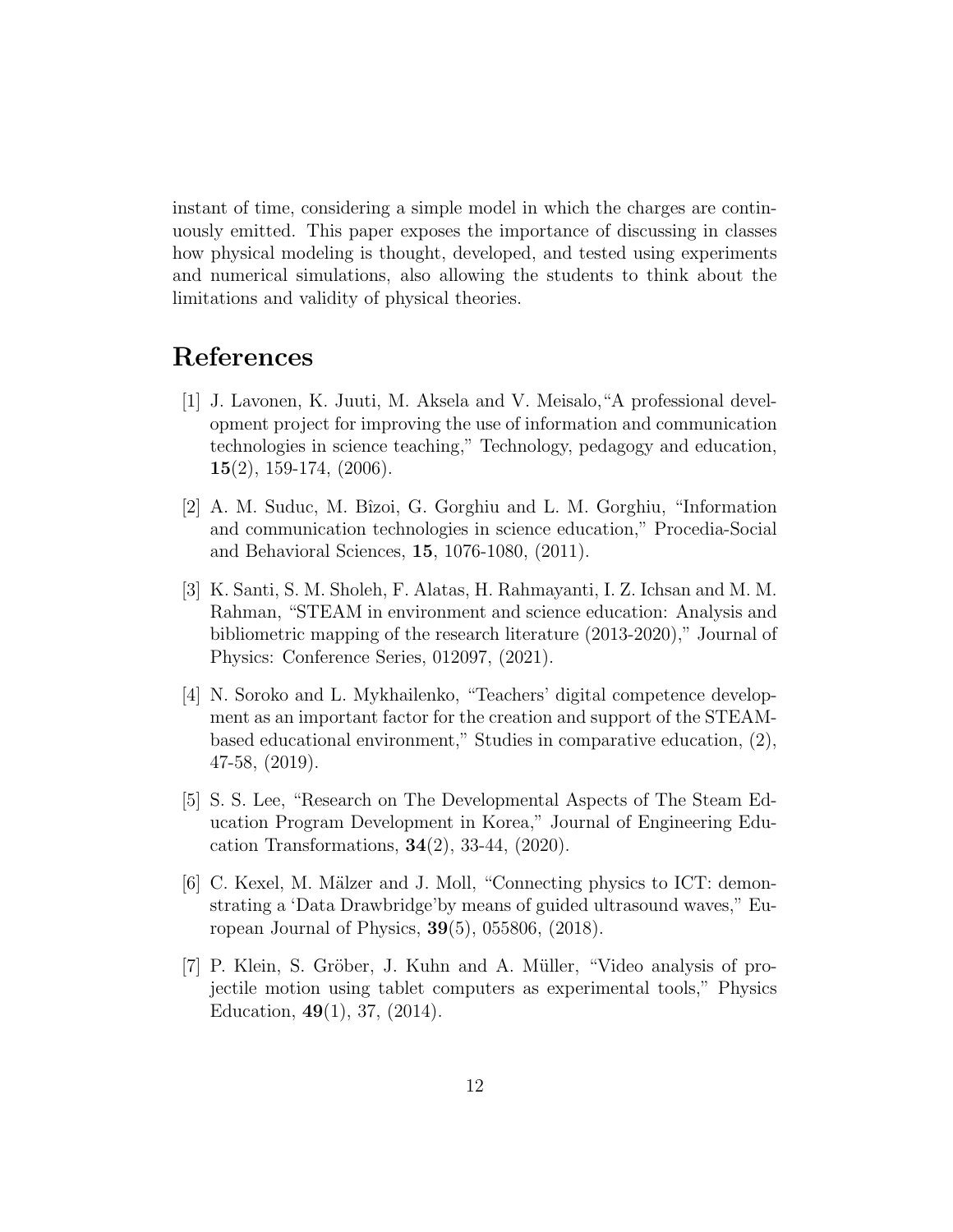- [8] W. P. N. dos Reis, D. P. Rodrigues, I. L. Rocha, R. S. Dutra and P. V. S. Souza. "An Arduino-based experiment designed to estimate the heat capacity of a nichrome resistor," Physics Education,  $56(1)$ , 013005, (2020).
- [9] I. S. Araujo, E. A. Veit and M. A. Moreira, "Physics students' performance using computational modelling activities to improve kinematics graphs interpretation," Computers Education, 50(4), 1128-1140, (2008).
- [10] T. Martins, V. L. B. de Jesus and D. G. G. Sasaki, "The Magnus effect in volleyball service by video analysis," European Journal of Physics, 43(1), 015002, (2021).
- [11] A. Jimoyiannis and V. Komis, "Computer simulations in physics teaching and learning: a case study on students' understanding of trajectory motion," Computers education, 36(2), 183-204, (2001).
- [12] E. A. Lima, R. S. Dutra and P. V. S. Souza, "Studying the Oobleck with video-analysis," Physics Education, 55(4), 045021, (2020).
- [13] V. L. B. Jesus and D. G. G. Sasaki, "A simple experiment to determine the moments of inertia of the fidget spinner by video analysis," The Physics Teacher, 56(9), 639-642, (2018).
- [14] M. Kouh, D. Holz, A. Kawam and M. Lamont, "Wiimote experiments: circular motion," The Physics Teacher,  $51(3)$ , 146-148, (2013).
- [15] S. Phommarach, P. Wattanakasiwich and I. Johnston, "Video analysis of rolling cylinders," Physics Education, 47(2), 189, (2012).
- [16] R. J. Beichner, "The impact of video motion analysis on kinematics graph interpretation skills," American Journal of physics, 64(10), 1272- 1277, (1996).
- [17] J. C. C. Palacio, L. V. Abad, M. H. Giménez and J. A. Monsoriu, "Using a mobile phone acceleration sensor in physics experiments on free and damped harmonic oscillations,". American Journal of Physics, 81(6), 472-475, (2013).